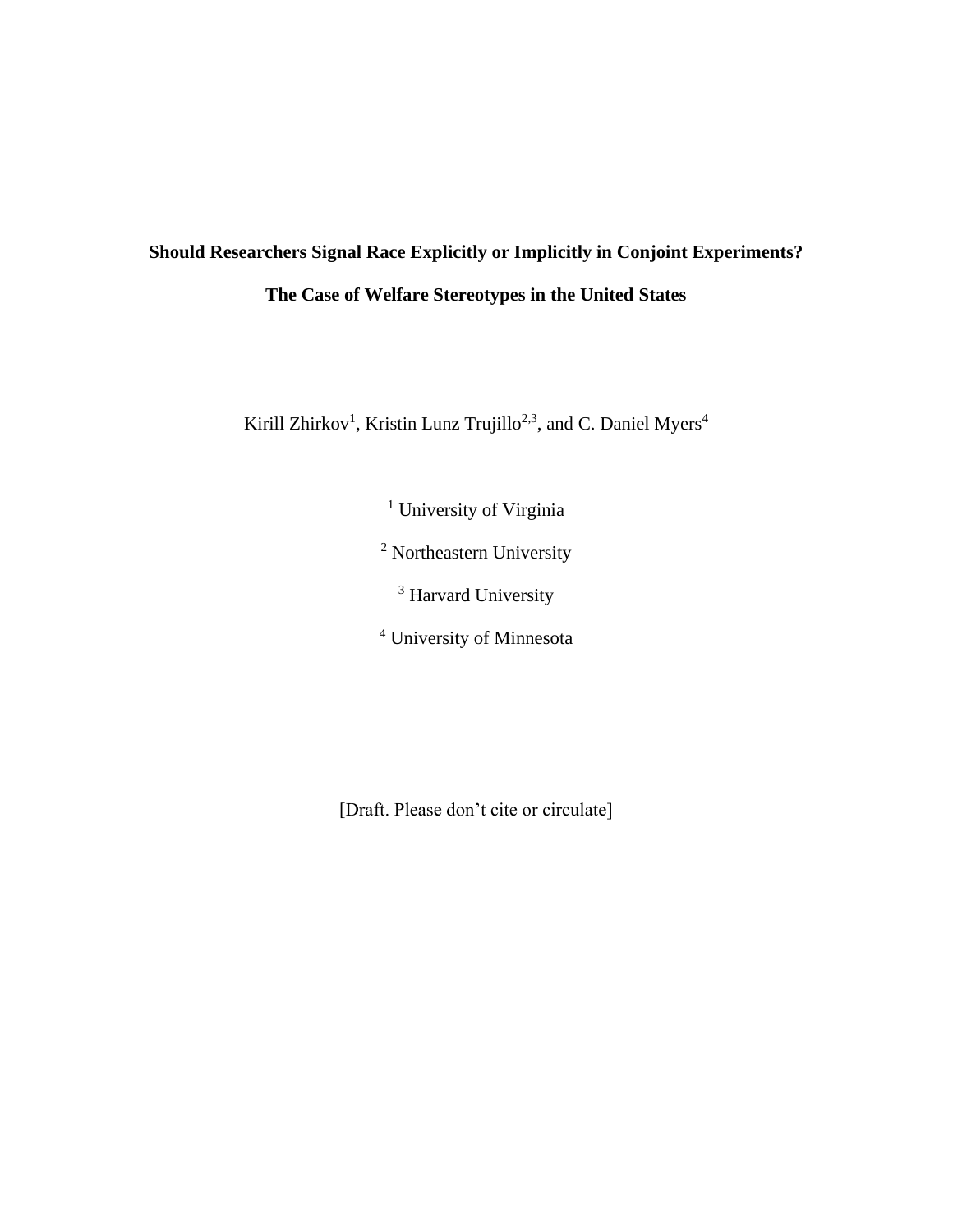### **Abstract**

Experiments explicitly including race—a socially sensitive topic in America—are potentially subject to biased effects, as respondents may hide socially undesirable views on racial issues. Thus, race is often signaled in experiments implicitly. Conjoint experiments are an exception because researchers assume they mitigate the social desirability bias associated with explicit racial cues. However, this assumption remains untested. To test it, we use an experiment-inexperiment that randomly assigns respondents to either explicit or implicit racial cues condition within a larger conjoint study measuring stereotypes of welfare recipients. In the explicit condition, race is signaled openly: profiles are described as white, black, or Hispanic. In the implicit condition, race is signaled through racially distinctive names. Across these two conditions we find no differences in the effects of the race attribute. Our results support the current practice of including the race attribute explicitly in conjoint experiments.

*Keywords:* conjoint experiments, race, social desirability, stereotypes, survey methods, welfare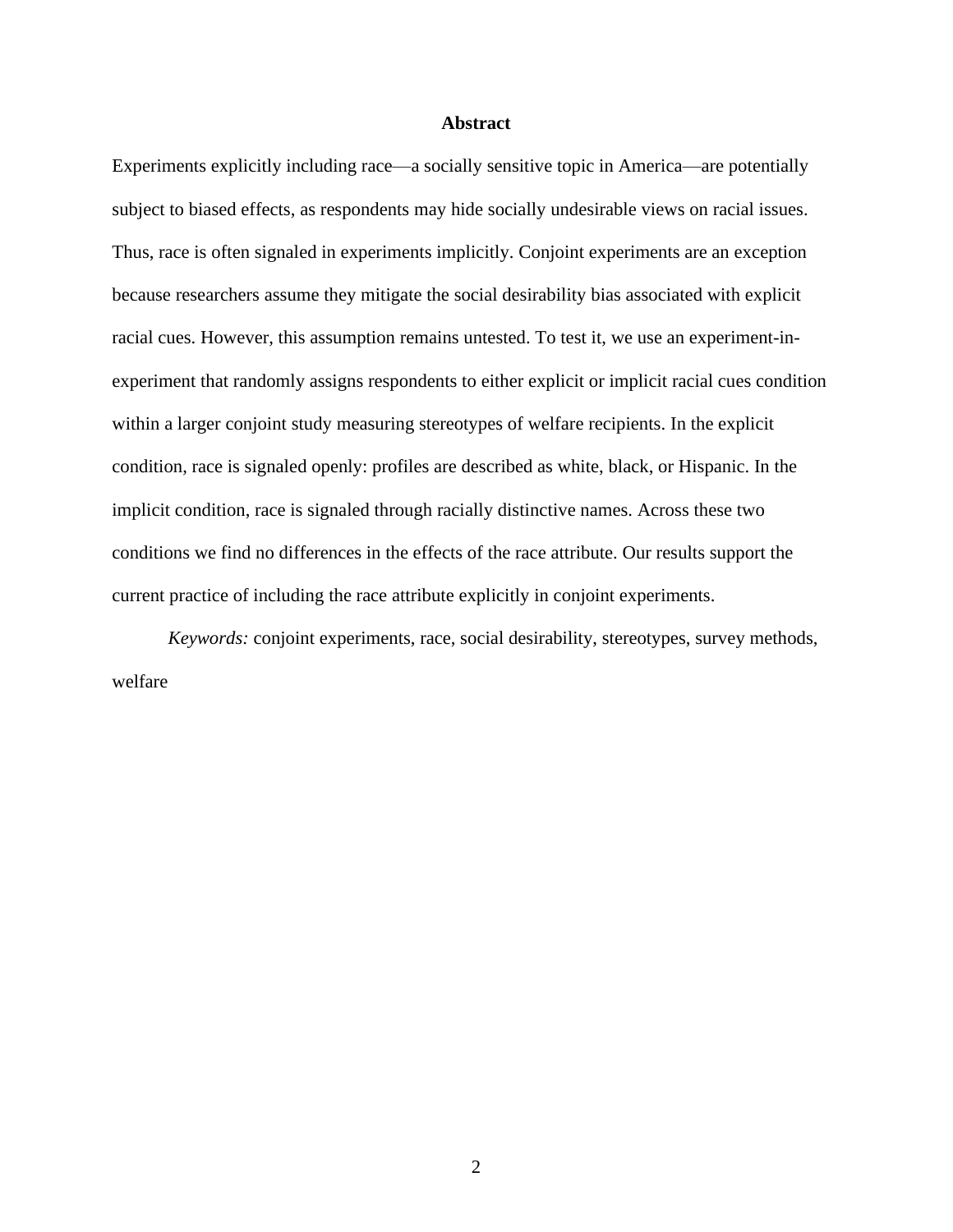Race is a socially sensitive topic in America that is difficult to study using experimental methods. Social scientists conducting vignette or audit experiments worry that explicit racial labels can depress effects by priming the norm of race-neutrality. As a result, the convention has been to signal race implicitly, often by using distinctive names (Butler and Homola 2017). However, studies that employ conjoint experiments generally do not follow this convention and instead label the race attribute explicitly (Carnes and Lupu 2016; Hainmueller, Hopkins, and Yamamoto 2014; Ono and Burden 2019; Zhirkov 2021; but cf. Doherty, Dowling, and Miller 2019). This practice is likely informed by an assumption that the conjoint design mitigates social desirability bias because respondents are not asked to reveal preferences directly (Hainmueller, Hopkins, and Yamamoto 2014). Though recent work suggests that conjoint experiments reduce social desirability bias broadly (Horiuchi, Markovich, and Yamamoto 2021), it is unclear whether this holds for explicit racial labels specifically.

We explore potential benefits of signaling race in conjoint experiments implicitly via distinctive names using an experiment-in-experiment design. We find no differences in average marginal component effects (AMCEs) between the explicit (group labels) and implicit (distinctive names) conditions, suggesting that researchers can continue signaling race in conjoint experiments directly—which is currently the dominant practice.

### **Experimental Design**

We recruited 1,281 non-Hispanic white U.S. adults in January 2021 using Lucid online panel.<sup>1</sup> Our design constituted an experiment within an experiment evaluating the content of Americans' stereotypes of welfare recipients.<sup>2</sup> Respondents were shown profiles of hypothetical persons and

<sup>&</sup>lt;sup>1</sup> This number excludes 37 respondents who gave similar ratings to all conjoint profiles or failed attention checks. Sample demographics can be found in Online Appendix.

<sup>2</sup> It provides a useful case to evaluate the implicit vs. explicit signaling of race as non-conjoint experiments on welfare attitudes often use names instead of group labels (e.g., DeSante 2013).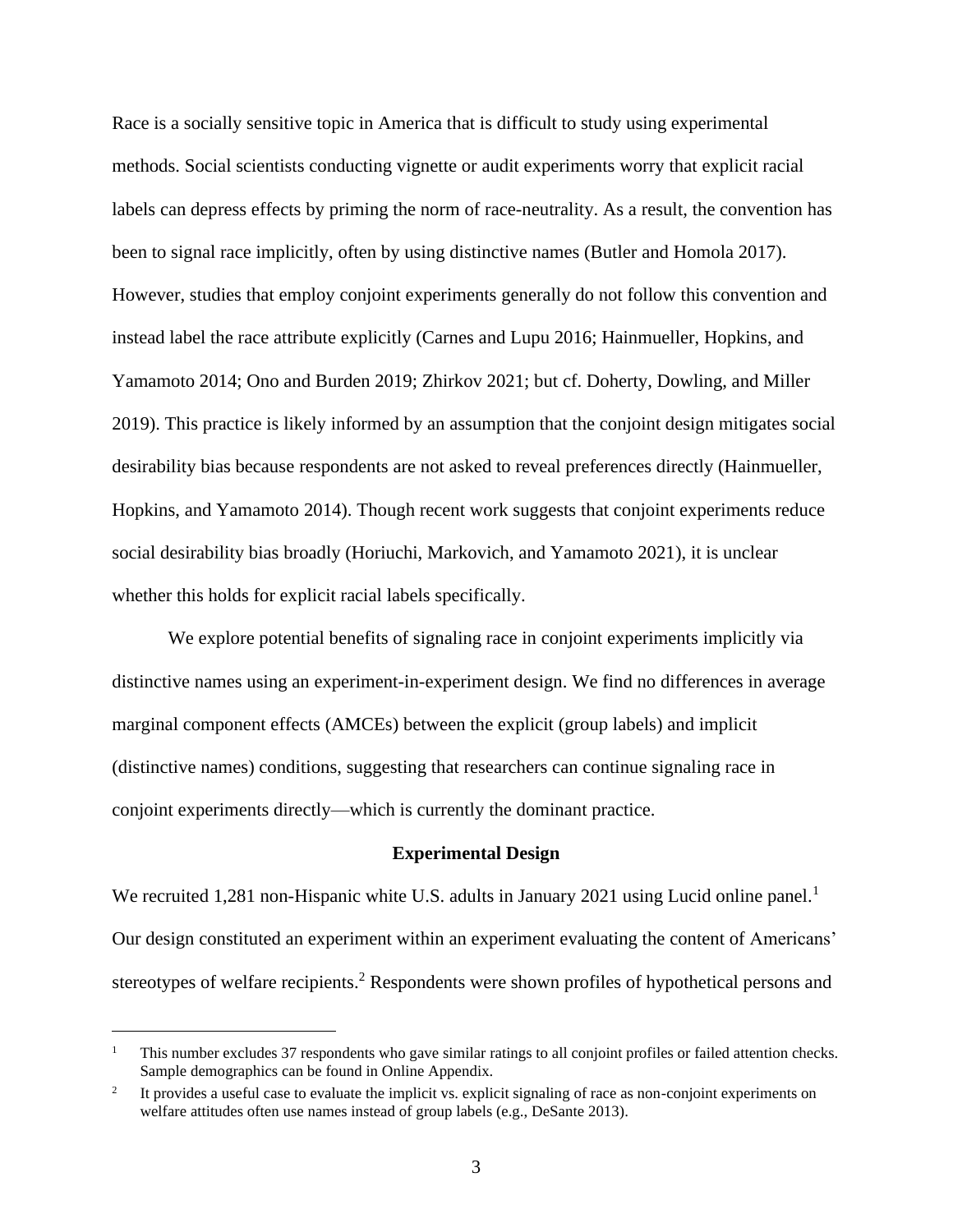asked to assess their typicality as welfare recipients (see Online Appendix for the exact instructions). Each respondent was presented with 30 profiles to maximize statistical power. Profiles were described in terms of seven attributes: race, gender, marital status, number of children, immigration status, employment status, and criminal record (order randomized across respondents).<sup>3</sup> One half of respondents were randomly assigned to rate profiles where race was signaled directly (white, black, or Hispanic; explicit condition). The other half rated profiles with racially distinctive names (implicit condition).<sup>4</sup> Sample profiles for the two conditions are shown in Figure 1.





## **Results**

We estimate AMCEs for the two conditions using an OLS regression with standard errors

clustered by respondent. Since all attribute values have been randomized independently, the

<sup>&</sup>lt;sup>3</sup> See Table A1 in Online Appendix for the potential values of attributes other than race.

<sup>&</sup>lt;sup>4</sup> Procedure of name selection is described in Online Appendix. See Table A2 for the list of names.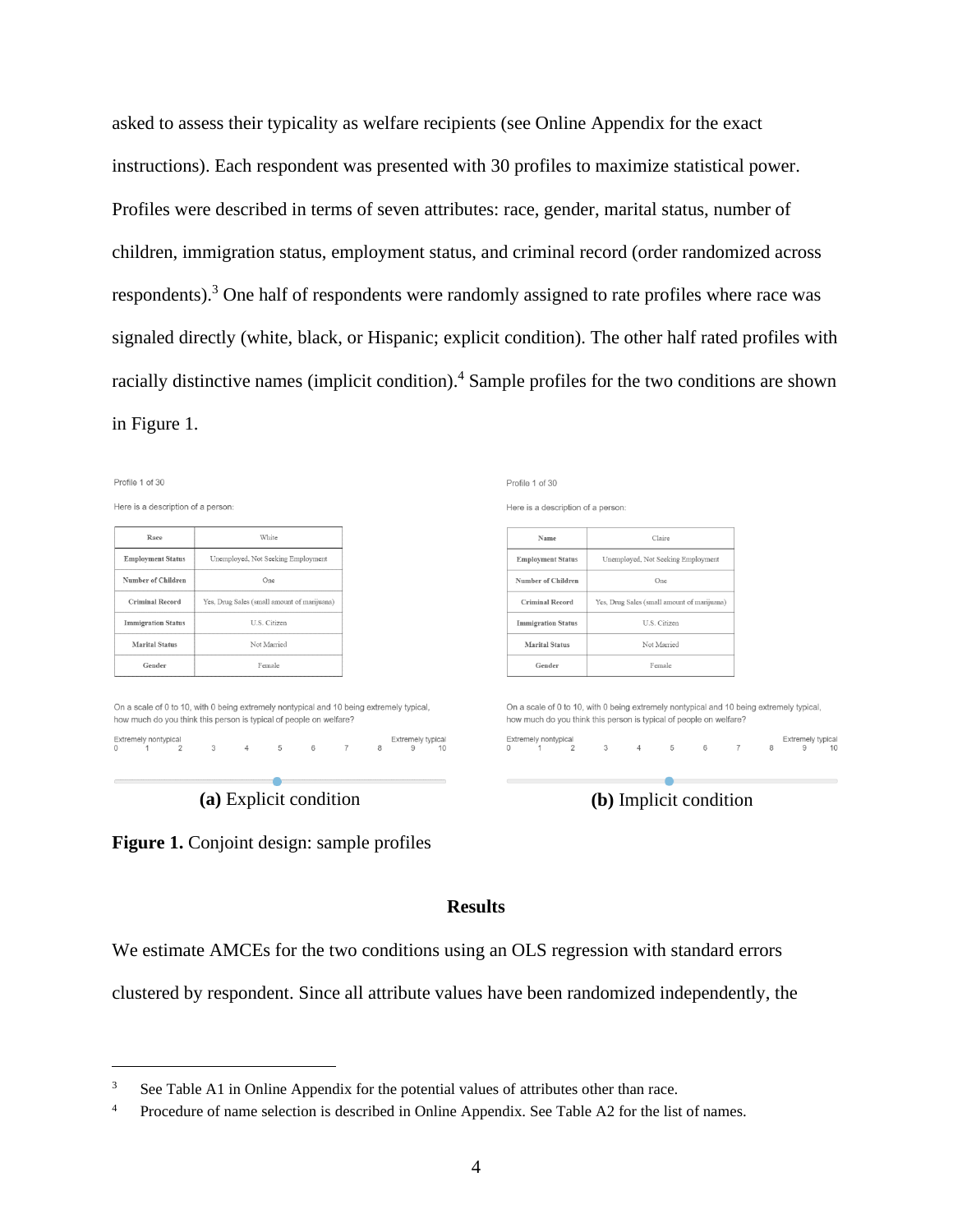model includes only the race attribute categories with "White" as the reference. Results presented in Table 1 show no meaningful differences in AMCEs for the race attribute values across the two conditions. These null effects are estimated with a high degree of precision: for instance, standard errors of the estimated differences in AMCEs across the two conditions are as low as 0.08 (while the rating outcome is on a 0–10 scale with a standard deviation of 2.8).

|                               | Explicit        | Implicit        | Absolute        |
|-------------------------------|-----------------|-----------------|-----------------|
|                               |                 |                 | difference      |
| <b>AMCE: Black</b>            | 0.11            | 0.11            | < 0.01          |
|                               | $[-0.01, 0.22]$ | [0.01, 0.22]    | $[-0.16, 0.15]$ |
| <b>AMCE:</b> Hispanic         | 0.11            | 0.05            | 0.06            |
|                               | [0.00, 0.23]    | $[-0.06, 0.15]$ | $[-0.09, 0.22]$ |
| Observations (rated profiles) | 18,960          | 19,382          | 38,342          |
| Clusters (respondents)        | 633             | 647             | 1,280           |

**Table 1.** AMCEs of the race attribute values on stereotype ratings by condition

*Note.* 95% confidence intervals. Standard errors clustered by respondent. "White" is the reference category

### **Conclusion**

We have compared the performance of explicit (group labels) and implicit (distinctive names) signaling of profiles' race in conjoint experiments. Applying an experiment within an experiment to the case of welfare stereotypes in the United States, we have demonstrated that the overall effects of race on welfare stereotypes are weak and that AMCE estimates do not differ across the two conditions.

The exact reasons for these findings are unclear. It is possible that social desirability bias depresses the effect of race in the explicit condition, whereas signaling race with names increases cognitive load on respondents (who need to recognize the names) thus depressing the same effect in the implicit condition. Our design cannot discriminate between these explanations. However, it points to some additional downsides of signaling race implicitly: for instance, it relies on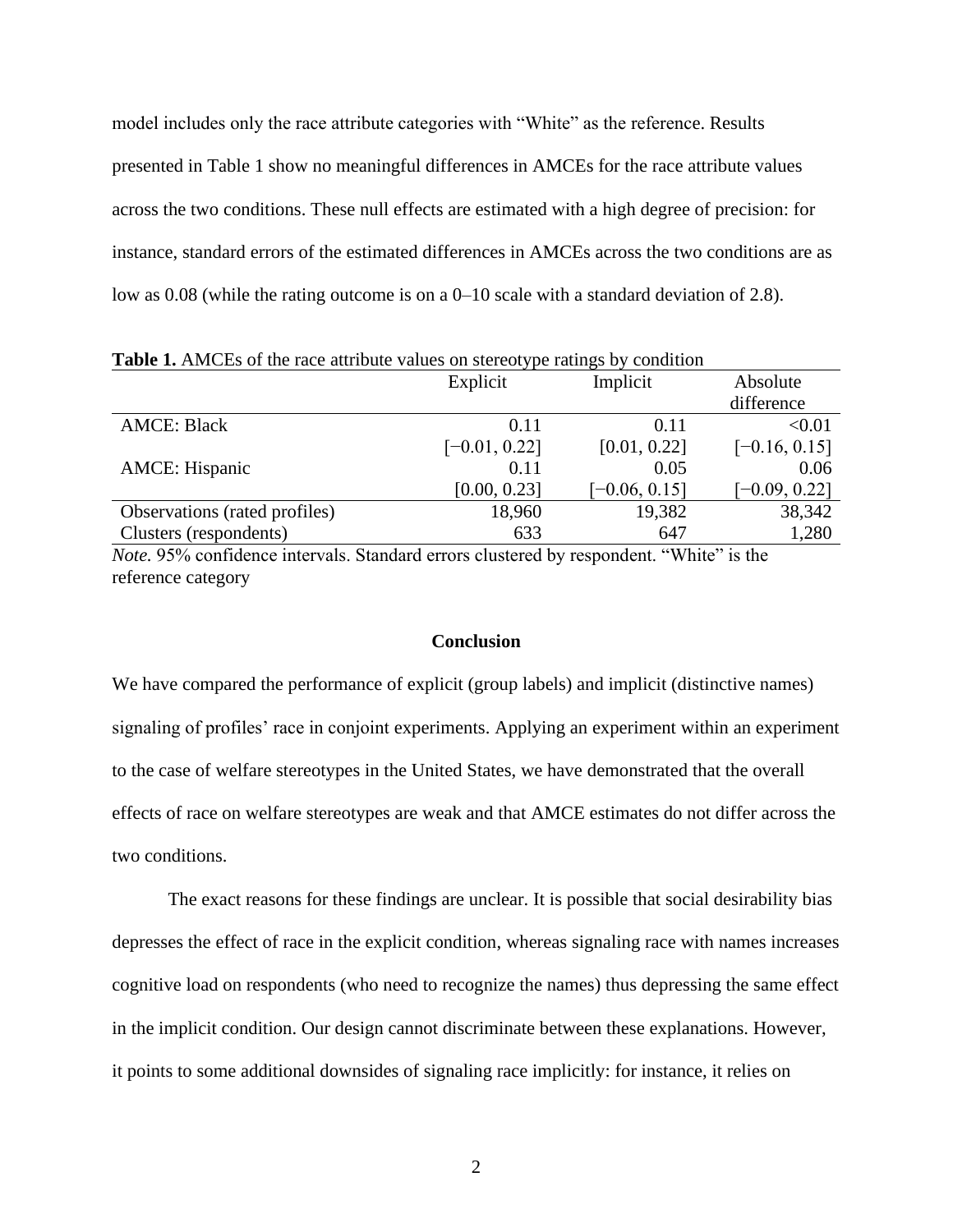respondents correctly connecting names to racial groups.

Overall, our results show no benefits of signaling race in conjoint experiments via distinctive names. Therefore, scholars can continue the currently dominant practice of using racial group labels.

## **References**

- Butler, Daniel M., and Jonathan Homola. 2017. "An Empirical Justification for the Use of Racially Distinctive Names to Signal Race in Experiments." *Political Analysis* 25 (1): 122–30.
- Carnes, Nicholas, and Noam Lupu. 2016. "Do Voters Dislike Working-Class Candidates? Voter Biases and the Descriptive Underrepresentation of the Working Class." *American Political Science Review* 110 (4): 832–44.
- DeSante, Christopher D. 2013. "Working Twice as Hard to Get Half as Far: Race, Work Ethic, and America's Deserving Poor." *American Journal of Political Science* 57 (2): 342–56.
- Doherty, David, Conor M. Dowling, and Michael G. Miller. 2019. "Do Local Party Chairs Think Women and Minority Candidates Can Win? Evidence from a Conjoint Experiment." *Journal of Politics* 81 (4): 1283–97.
- Hainmueller, Jens, Daniel J. Hopkins, and Teppei Yamamoto. 2014. "Causal Inference in Conjoint Analysis: Understanding Multidimensional Choices via Stated Preference Experiments." *Political Analysis* 22 (1): 1–30.
- Horiuchi, Yusaku, Zachary Markovich, and Teppei Yamamoto. 2021. "Does Conjoint Analysis Mitigate Social Desirability Bias?" *Political Analysis*. Published ahead of print. https://doi.org/10.1017/pan.2021.30